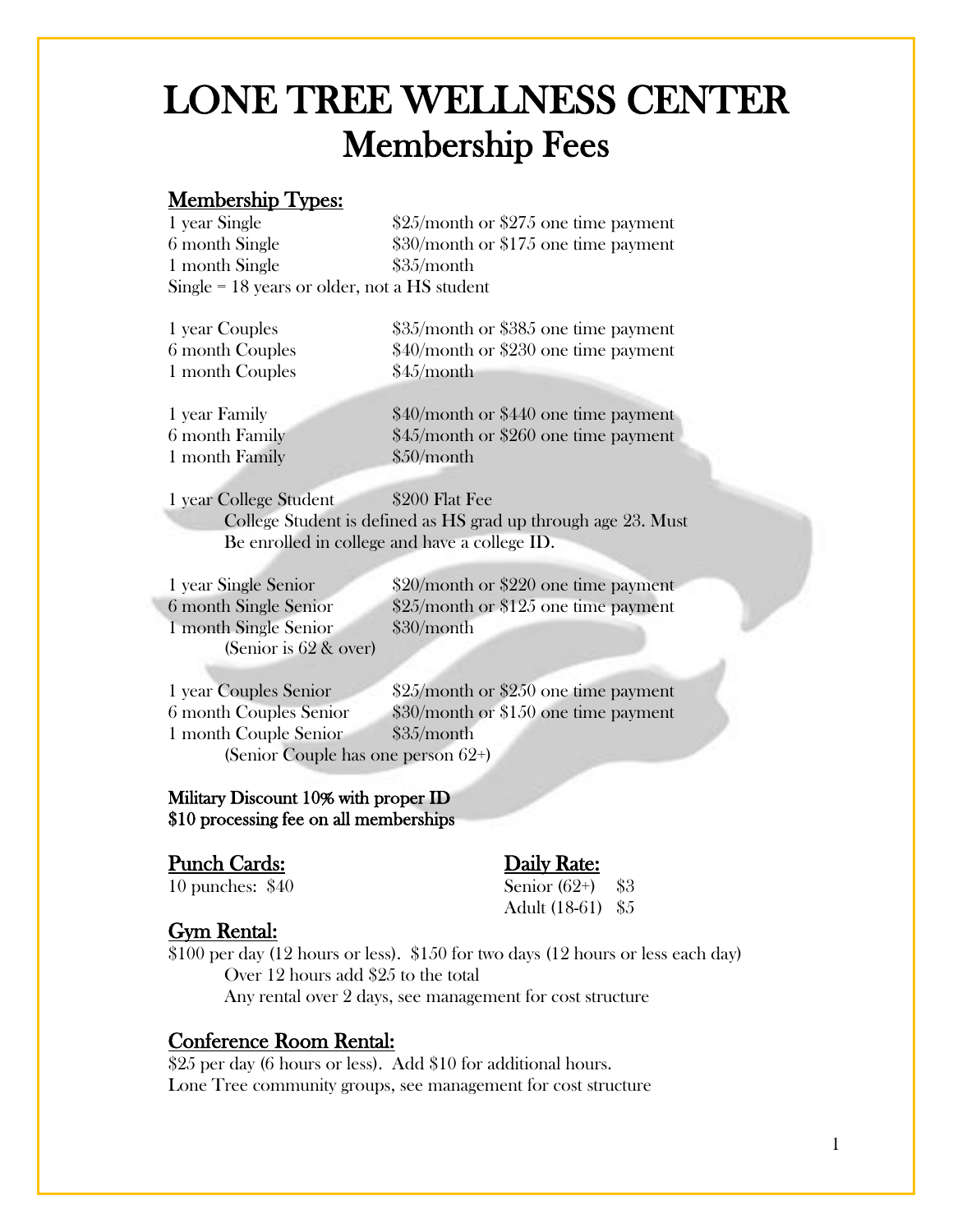# LONE TREE COMMUNITY WELLNESS CENTER

## Membership Agreement

The member acknowledges and agrees to follow the rules and regulations set forth within this agreement and any additions, changes or amendments made by the Lone Tree Community Wellness Center and Lone Tree Schools. Lone Tree Community Wellness Center and Lone Tree Schools retain the exclusive right to revoke membership privileges with or without notice.

### Memberships:

Individual: Individual, age 18 to 62 Couple: Individual plus spouse, ages 18 to 62 Family: Adult (head of household) plus spouse with dependent(s) under the age of 26 Single Senior: Individual, age 63 and over Couples Senior: Individual plus spouse (with at least one over the age of 63)

### Membership Privileges, Regulations, Notices, and Agreement

All registered users of the Lone Tree Wellness Center are permitted to use the facility with the following guidelines:

#### General Usage:

- You must be a registered member (18 or older) of the Wellness Center with current membership fees and forms on file.
- Monthly payments need to be made by the last day of the month. A written notice will be given if payment is not made or funds were not given. Your membership will be cancelled within five days after initial notice is given.
- Any individual under the age of 12 must be accompanied by a registered member. They must be actively supervised at all times by the registered member.
- Members with child(ren) between the ages of 13 and 17 can use the Wellness Center when the building is staffed.
- All members will receive a swipe card. Replacements cost \$5. Any member lending a swipe card to a nonmember may lose their privileges or membership. No refunds will occur.
- All members entering the Wellness Center need to use their swipe card. Punch card and day pass users must sign in at the desk upon arrival.
- Membership can be cancelled within 30 days of joining to receive a full refund minus a  $\$25$ processing fee. No refunds given after 30 days.
- The Wellness Center is not responsible for personal belongings. Items are not permitted to be stored overnight. If locks are left on overnight, they will be cut and items placed in lost and found.
- Abuse of these policies and the Wellness Center may result in loss of privileges.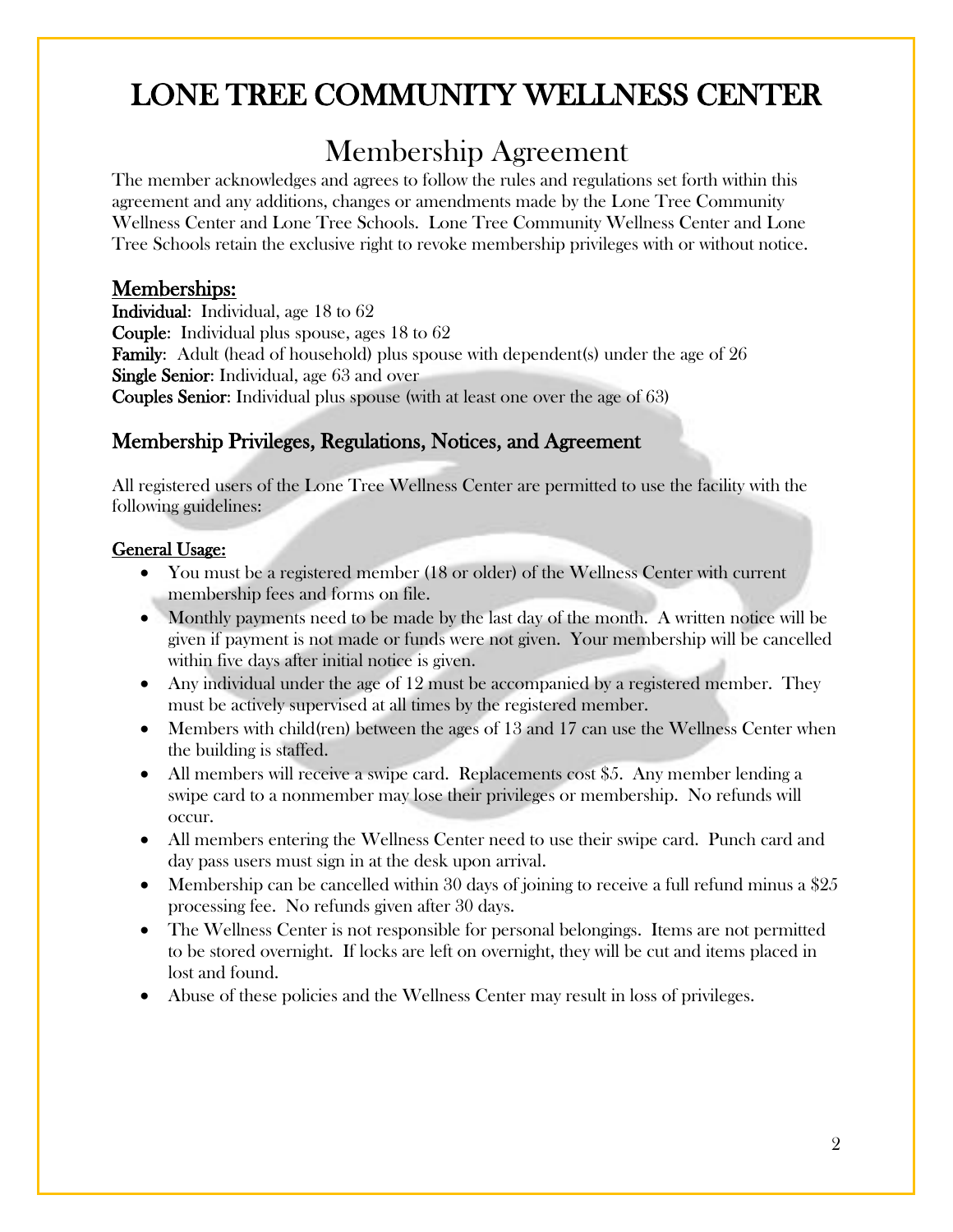#### Cardio - Weight Rooms –Gym – Track Usage

- No one under the age of 18 can use the cardio or weight equipment unless under direct supervision of the Wellness Director or under the guidance of an approved personal trainer.
- Street shoes are not allowed in the fitness or gym areas. Shirts are required at all times.
- Users must wipe down the fitness equipment and surrounding areas before and after use.
- No food or drink with the exception of closed water bottles.
- No skates, bikes, rollerblades, or shoes with wheels allowed in the Wellness Center. Strollers with rubber wheels are permitted. Wheeled walkers are also permitted.
- Follow all safety procedures for equipment use, including but not limited to, using safety clips or stops on free weight equipment.
- Turn off, return, or replace equipment to its original condition when you are not using it. Re-rack weights after use in consideration of members who may not be able to lift the weights.
- If you notice that any equipment is in disrepair, do not use it. Please report it immediately to a staff member.
- The Wellness Center and Lone Tree Schools are not responsible for injuries sustained while using equipment, even in the event of equipment failure, malfunction or disrepair.
- Use headphones/earbuds when listening to music.
- Limit use on cardio equipment to 30 minutes if people are waiting during our peak hours.
- Management reserves the right to ask anyone to leave the fitness facilities if the rules are not being followed.

#### Holiday Closures and Modified Hours:

- Closed: Modified Hours: New Year's Day New Year's Eve Independence Day Memorial Day Thanksgiving Christmas Eve
- Labor Day Day after Thanksgiving Christmas Day after Christmas Easter

#### Inclement Weather Policy:

Whenever there are winter delays or cancellation with the school, the Wellness Center hours may be modified depending on the severity of the weather. Modified hours could include the possibility the Wellness Center being closed. Please check the school's webpage for any updates on the hours during winter weather – [www.lone-tree.k12.ia.us](http://www.lone-tree.k12.ia.us/) If attendance drops off at certain times, we do reserve the right to shorten the hours of operation. Classes scheduled will also be under the same policy as stated – times may be modified or cancelled during inclement weather. Please call the Wellness Center if you have questions.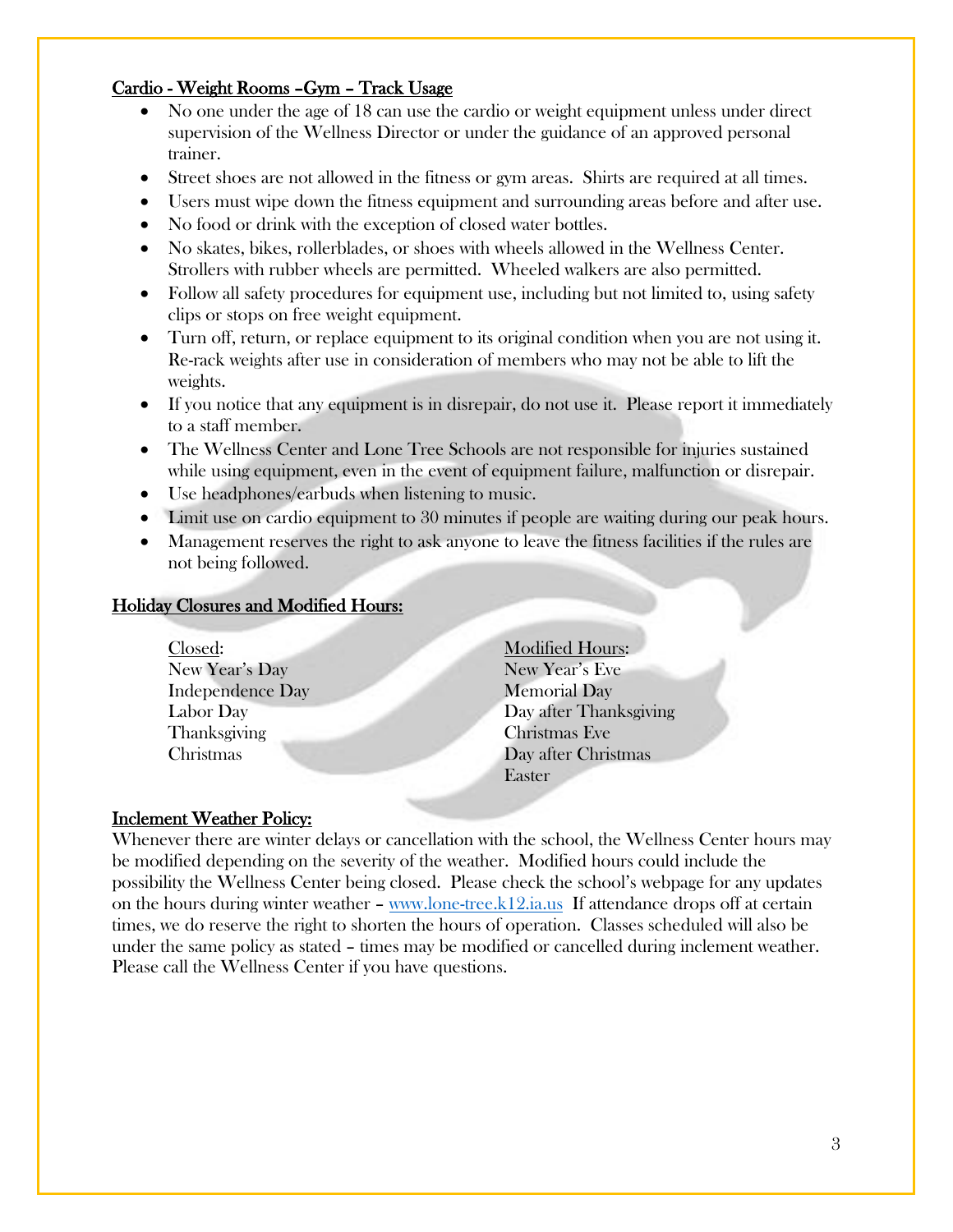#### Standards of Conduct:

The Lone Tree Community Wellness Center aims to create an environment where people feel safe and respected. Members, program participants, or guests who participate in any of the actions/behaviors listed below may have their privileges to the Wellness Center suspended or terminated. This list is not all-inclusive.

|                                                                                                      |                                   | Vandalism, malicious destruction |  |  |
|------------------------------------------------------------------------------------------------------|-----------------------------------|----------------------------------|--|--|
| Fighting or Theft                                                                                    | Obscene gestures or actions       | of member/participant property   |  |  |
| Use of alcohol or drugs at the                                                                       | Possession or use of weapons on   | Possession, use of, or           |  |  |
| facility or being intoxicated or                                                                     | <b>Wellness Center property</b>   | distribution of illegal drugs on |  |  |
| under the influence of drugs                                                                         | (including concealed weapons)     | <b>Wellness Center property</b>  |  |  |
| while at the facility                                                                                |                                   |                                  |  |  |
| Use of profanity in the Wellness                                                                     | Verbal, threatening or physically | Disrespectful behavior to        |  |  |
| Center facility to staff or other                                                                    | abusive behavior to other         | members/participants, guest, or  |  |  |
| members/participants                                                                                 | members/participants or staff     | <b>Wellness Center staff</b>     |  |  |
|                                                                                                      | members                           |                                  |  |  |
| Lending a membership card to a non-member or facilitating non-member's entry to the facility through |                                   |                                  |  |  |
| unauthorized means or entrance                                                                       |                                   |                                  |  |  |

#### Alcohol/Drug:

Alcohol and drugs are strictly prohibited in the Wellness Center. The Wellness Center reserves the right to ask anyone suspected to be intoxicated or under the influence of alcohol/drugs to leave the premises.

#### Smoking:

Smoking is not permitted inside or around the exterior of the building. In addition to being a health-conscious facility, the Wellness Center is considered school grounds and policy prohibits tobacco of any kind. Smoking is defined as inhaling, exhaling, burning, or possessing lighted tobacco products, including cigarettes, cigars, pipe tobacco and e-cigarettes.

#### Assumption of Risk:

Members are responsible for determining whether they have the proper fitness level to participate in activities in the Lone Tree Community Wellness Center. Participants are strongly encouraged to consult with their health care provider(s) before starting any exercise program.

Participation in the Lone Tree Community Wellness Center is voluntary. By voluntarily using the Lone Tree Community Wellness Center, patrons assume all risk of any harm or injury sustained. Patrons are required to sign an Assumption of Risk and Liability waiver before they are allowed to use the facility.

Patrons are to be mindful of their actions and are not allowed to engage in activities that may harm other patrons or damage equipment.

#### Finally:

The Lone Tree Community Wellness Center reserves the right to modify, add, or use their best judgement to ensure the safety of all members and a common sense approach to all conduct in the building. Abuse of these policies and the Wellness Center may result in loss of privileges. Just because an "action" or "belief" is not listed in this document does not mean the person in charge cannot invoke a consequence for safety and/or orderly conduct to run the facility.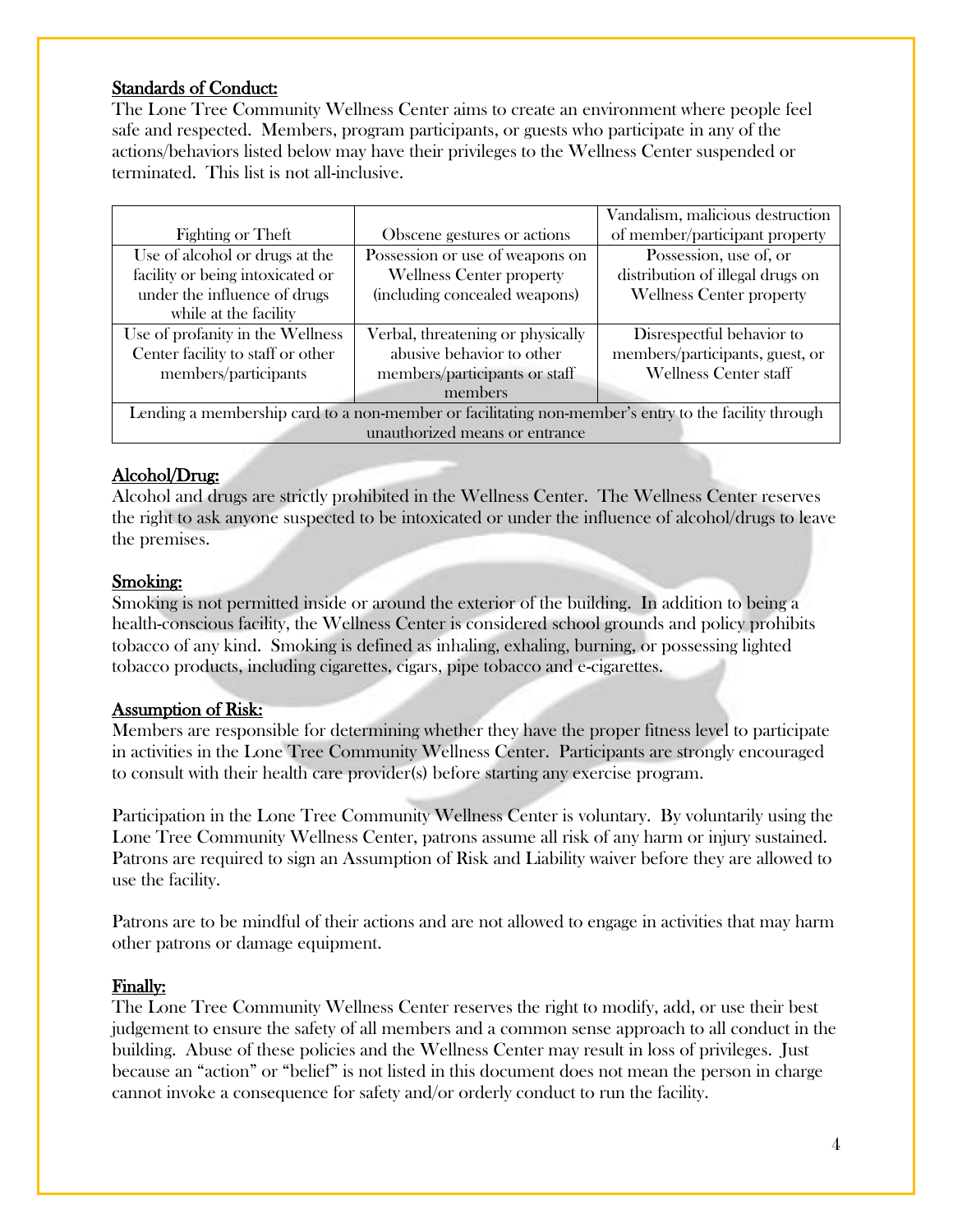# LONE TREE WELLNESS CENTER Membership Form

|                                                                                                                                                                                                                                                                                                                                                                  |                                                     |                                                                                                              |                | $DOB$ $\_\_\_\_\_\_$ / $\_\_\_\_$ M/F (circle one)             |
|------------------------------------------------------------------------------------------------------------------------------------------------------------------------------------------------------------------------------------------------------------------------------------------------------------------------------------------------------------------|-----------------------------------------------------|--------------------------------------------------------------------------------------------------------------|----------------|----------------------------------------------------------------|
| Address City State Zip                                                                                                                                                                                                                                                                                                                                           |                                                     |                                                                                                              |                |                                                                |
|                                                                                                                                                                                                                                                                                                                                                                  |                                                     |                                                                                                              |                |                                                                |
| Type of Membership Requested: (Circle one and check box if requesting reoccurring monthly payment)                                                                                                                                                                                                                                                               |                                                     |                                                                                                              |                |                                                                |
| Single<br>1 month/6 month/1 year $\Box$<br>Couple<br>1 month/6 month/1 year $\Box$<br>Family<br>1 month/6 month/1 year $\Box$                                                                                                                                                                                                                                    |                                                     | Senior Single $(62+)$<br>Senior Couple $(62+)$<br><b>College Student</b>                                     | \$200 flat fee | 1 month/6 month/1 year $\Box$<br>1 month/6 month/1 year $\Box$ |
| Family Member Names and DOB: 1)<br><u>Land Constantine and Constantine and Constantine and Constantine and Constantine and Constantine and Constantine and Constantine and Constantine and Constantine and Constantine and Constan</u>                                                                                                                           |                                                     |                                                                                                              |                | (2)                                                            |
| $3)$ (3) (4) $5)$ (6)                                                                                                                                                                                                                                                                                                                                            |                                                     |                                                                                                              |                |                                                                |
| I acknowledge I have read and understand the entire agreement, and I agree to be bound<br>by it, including the terms and conditions printed in the complete handbook. (Please initial)<br>Cancellation Policy: You may cancel your membership within 30 days of joining to receive a full<br>refund minus a \$25 processing fee. No refunds given after 30 days. |                                                     |                                                                                                              |                |                                                                |
|                                                                                                                                                                                                                                                                                                                                                                  |                                                     |                                                                                                              | Date           |                                                                |
| (Applicant's Signature)                                                                                                                                                                                                                                                                                                                                          |                                                     |                                                                                                              |                |                                                                |
| For Office Use Only                                                                                                                                                                                                                                                                                                                                              |                                                     |                                                                                                              |                |                                                                |
| <b>Payment Information</b>                                                                                                                                                                                                                                                                                                                                       | <b>Method of Payment</b>                            |                                                                                                              |                |                                                                |
|                                                                                                                                                                                                                                                                                                                                                                  |                                                     | $Check$ #                                                                                                    |                | Credit Card                                                    |
| <b>Amount Paid</b>                                                                                                                                                                                                                                                                                                                                               |                                                     | Reoccurring Monthly Payment \$                                                                               |                | (Last 4 digits)                                                |
|                                                                                                                                                                                                                                                                                                                                                                  |                                                     |                                                                                                              |                |                                                                |
| Member has received _____ Membership Fee Structure                                                                                                                                                                                                                                                                                                               | _____ Membership Form<br>_____ Membership Agreement | _____ Copy of membership Liability Waiver<br>_____ Copy of membership assumption of risk & release agreement |                |                                                                |
|                                                                                                                                                                                                                                                                                                                                                                  |                                                     |                                                                                                              |                |                                                                |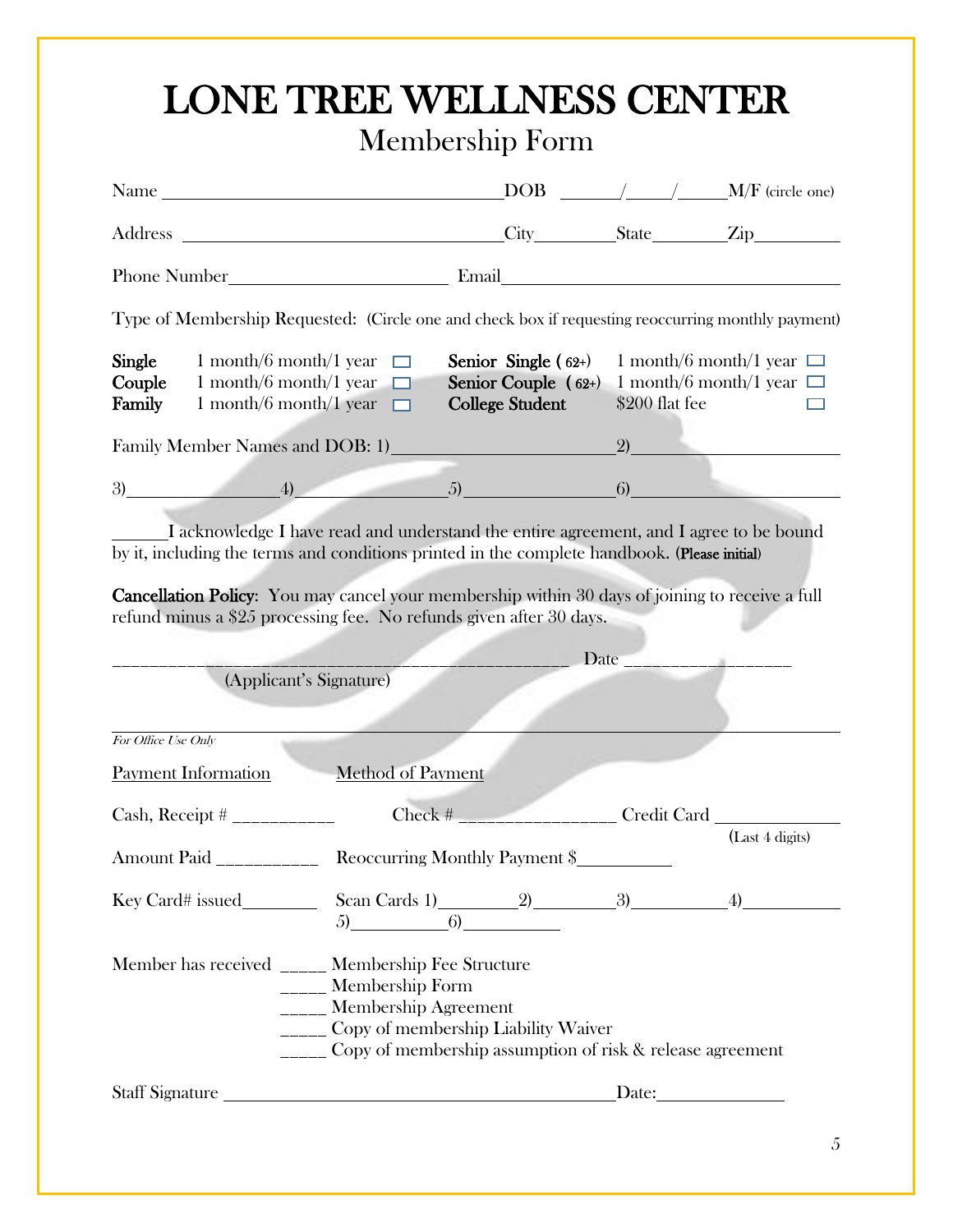# LONE TREE WELLNESS CENTER

### Membership Liability Waiver

#### Child/Parent Liability Waiver

I (we), in behalf of myself (ourselves) and my (our) children, guests, and wards, assume all risks and hazards incidental to participation by us and our children, guests, and wards, in all Lone Tree Wellness Center activities, both inside and outside of the Lone Tree Wellness Center, whether as participant, spectator, bystander, coach, referee, or otherwise, including transportation to and from all activities. I (we) hereby waive, release, absolve, indemnify, and agree to hold harmless the City of Lone Tree, the Lone Tree Community School District, and all employees, members, volunteers, participants, donors, sponsors, coaches, managers, and referees of any of those organizations, all persons or groups providing places for practices or games for Lone Tree Wellness Center activities, and persons transporting me (us) and my (our) children, guests, and wards to and from activities, for any claim for damages or any claim arising out of injury to me (us) for my (our) children, guests, or wards, whether the result of negligence or for another cause, except to the extent and in the amount covered by accident or liability insurance. I (We) agree not to sue or make any claim against the Lone Tree Wellness Center, the Lone Tree School District, the City of Lone Tree, or any of the others listed above for any injuries to myself (ourselves) or our children guests, or wards.

I (We) understand that physical condition may limit a person's physical activities. I (We) have received advice from a physician concerning all activities I (we) and my (our) children, guests, and wards will undertake that I (we) and they are capable of such physical activities, or I (we) will seek such advice and assume the risk of proceeding without such advice. I (We) understand and agree that I am (we are) responsible for all of our personal property at the Lone Tree Wellness Center activities and that the Lone Tree Wellness Center will not be responsible for any theft or loss of personal property at the Lone Tree Wellness Center activities.

This document consists of two (2) pages. If you have questions about legal issues, you should contact a lawyer of your choosing

Participant Names and Ages (if minors) \_\_\_\_\_\_\_\_\_\_\_\_\_\_\_\_\_\_\_\_\_\_\_\_\_\_\_\_\_\_\_\_\_\_\_\_\_\_\_\_\_\_\_\_\_\_

Member/Parent Signature Date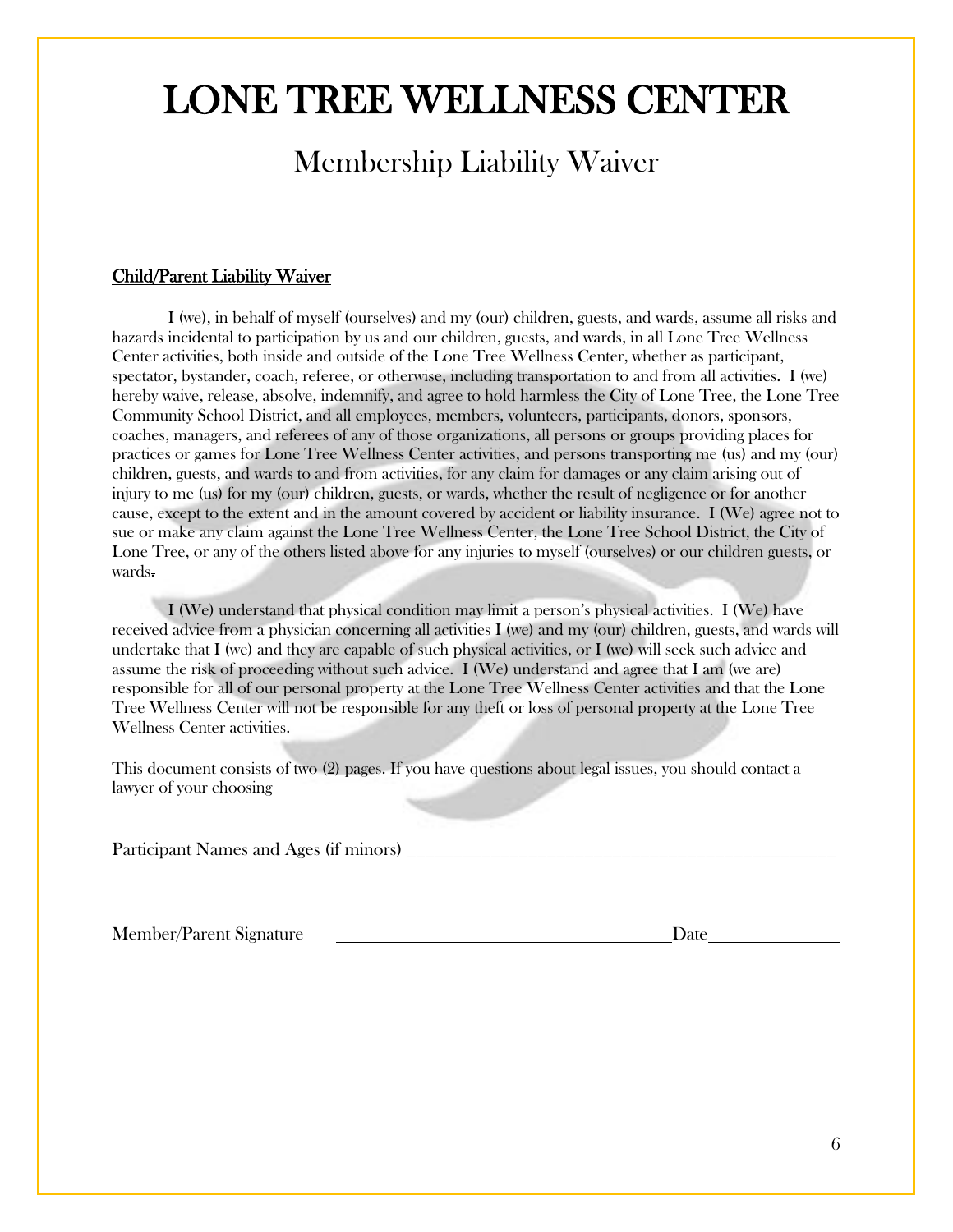# LONE TREE WELLNESS CENTER

### Acknowledgement of Assumption of Risk and Release Agreement

I request the use of the Lone Tree Wellness Center and equipment for my recreation, and for the improvement of my own fitness and athletic skills. I understand that I will be expected to dress appropriately and conduct myself in a respectful manner. Appropriate dress includes shirts for all users and clothing that is appropriate to be worn in a public school setting. I understand that the premises are under video surveillance at all times and that I am responsible for my actions.

I understand and am aware that strength, flexibility, and aerobic exercise, including the use of equipment, is a potentially hazardous activity and such activities are without direct supervision. I recognize that severe injuries can occur in the fitness facilities, and I realize those severe injuries can include, but are not limited to, muscle sprains and strains, back injuries, heart attacks, permanent paralysis and even death. I realize it is in my best interest to consult a doctor before engaging in any physical training.

My participation at the Lone Tree Wellness Center is strictly voluntary, and free from any coercion to use the recreation facilities. I am not being paid to use the facilities. My interest is solely my own and/or family self-improvement(s) through exercise activities available at the Lone Tree Wellness Center.

I further acknowledge that I will observe and follow all rules, regulations and policies of the Lone Tree Wellness Center.

In consideration of the Lone Tree Wellness Center allowing me to use their facilities, I hereby forever release the Lone Tree School District, the City of Lone Tree, the Lone Tree Wellness Center, and its employees from all liability for any and all damages and injuries, including death, suffered by myself or my family in connection with the use of the Lone Tree Wellness Center. I understand that my participation is entirely by my own choice and with the understanding of the risks of accidental injuries involved in any fitness activity within the Lone Tree Wellness Center. I am using the facility and equipment of my own free will and accept any and all risks associated with this use.

Member Signature Date Date